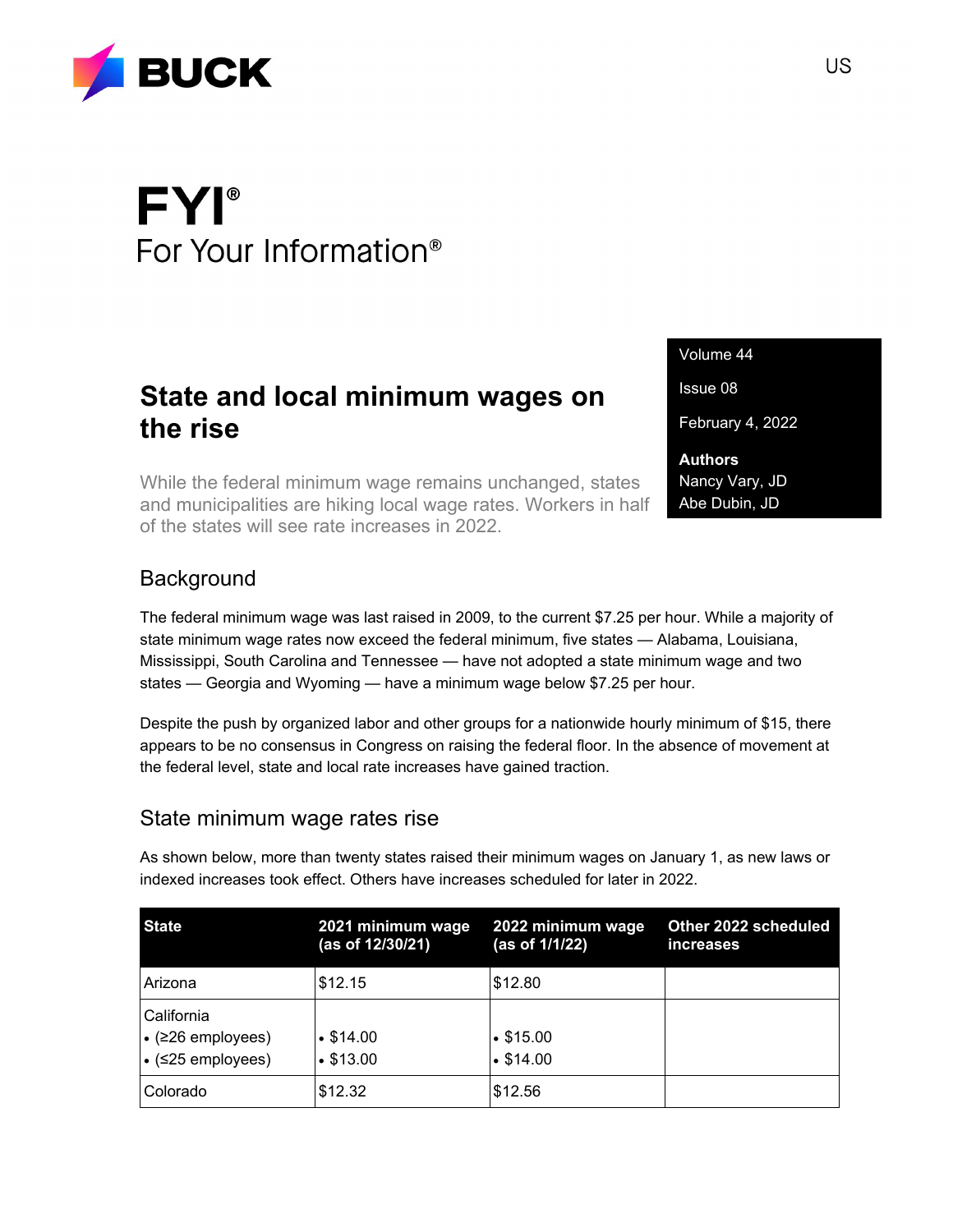| <b>State</b>                                                                 | 2021 minimum wage<br>(as of 12/30/21)                                                  | 2022 minimum wage<br>(as of 1/1/22)                                            | Other 2022 scheduled<br>increases                                                                 |
|------------------------------------------------------------------------------|----------------------------------------------------------------------------------------|--------------------------------------------------------------------------------|---------------------------------------------------------------------------------------------------|
| Connecticut                                                                  | \$13.00                                                                                | \$13.00                                                                        | \$14.00, eff. 7/1/22                                                                              |
| Delaware                                                                     | \$9.25                                                                                 | \$10.50                                                                        |                                                                                                   |
| District of Columbia                                                         | \$15.20                                                                                | \$15.50                                                                        | \$16.10, eff. 7/1/22                                                                              |
| Florida                                                                      | \$10.00                                                                                | \$10.00                                                                        | \$11.00, eff. 9/30/22                                                                             |
| Illinois                                                                     | \$11.00                                                                                | \$12.00                                                                        |                                                                                                   |
| Maine                                                                        | \$12.15                                                                                | \$12.75                                                                        |                                                                                                   |
| Maryland                                                                     | $\bullet$ \$11.75 (≥15<br>employees)<br>\$11.60 (\$14<br>employees)                    | • \$12.50 (≥15<br>employees)<br>\$12.20 (\$14<br>employees)                    |                                                                                                   |
| Massachusetts                                                                | \$13.50                                                                                | \$14.25                                                                        |                                                                                                   |
| Michigan                                                                     | \$9.65                                                                                 | \$9.87                                                                         |                                                                                                   |
| Minnesota                                                                    | • \$10.08 (≥\$500K<br>revenue)<br>$$8.21$ (<\$500K)<br>revenue)                        | • \$10.33 (≥\$500K<br>revenue)<br>$$8.42$ (<\$500K)<br>revenue)                |                                                                                                   |
| Missouri                                                                     | \$10.30                                                                                | \$11.15                                                                        |                                                                                                   |
| Montana                                                                      | \$8.75                                                                                 | \$9.20                                                                         |                                                                                                   |
| Nevada                                                                       | $\bullet$ \$8.75 (with health<br>benefits)<br>$\bullet$ \$9.75 (no health<br>benefits) | • \$8.75 (with health<br>benefits)<br>$\bullet$ \$9.75 (no health<br>benefits) | • \$9.50 (with health<br>benefits), eff. 7/1/22<br>• \$10.50 (no health<br>benefits), eff. 7/1/22 |
| New Jersey                                                                   | • $$12.00$ (≥6<br>employees)<br>$\cdot$ \$11.10 (<6<br>employees)                      | • \$13.00 $(≥6$<br>employees)<br>$\cdot$ \$11.90 (<6<br>employees)             |                                                                                                   |
| New Mexico                                                                   | \$10.50                                                                                | \$11.50                                                                        |                                                                                                   |
| New York (excluding<br>New York City, Long<br>Island, Westchester<br>County) | \$12.50                                                                                | \$13.20 (eff. 12/31/21)                                                        |                                                                                                   |
| Ohio                                                                         | \$8.80                                                                                 | \$9.30                                                                         |                                                                                                   |
| Oregon                                                                       | \$12.75                                                                                | \$12.75                                                                        | \$13.50, eff. 7/1/22                                                                              |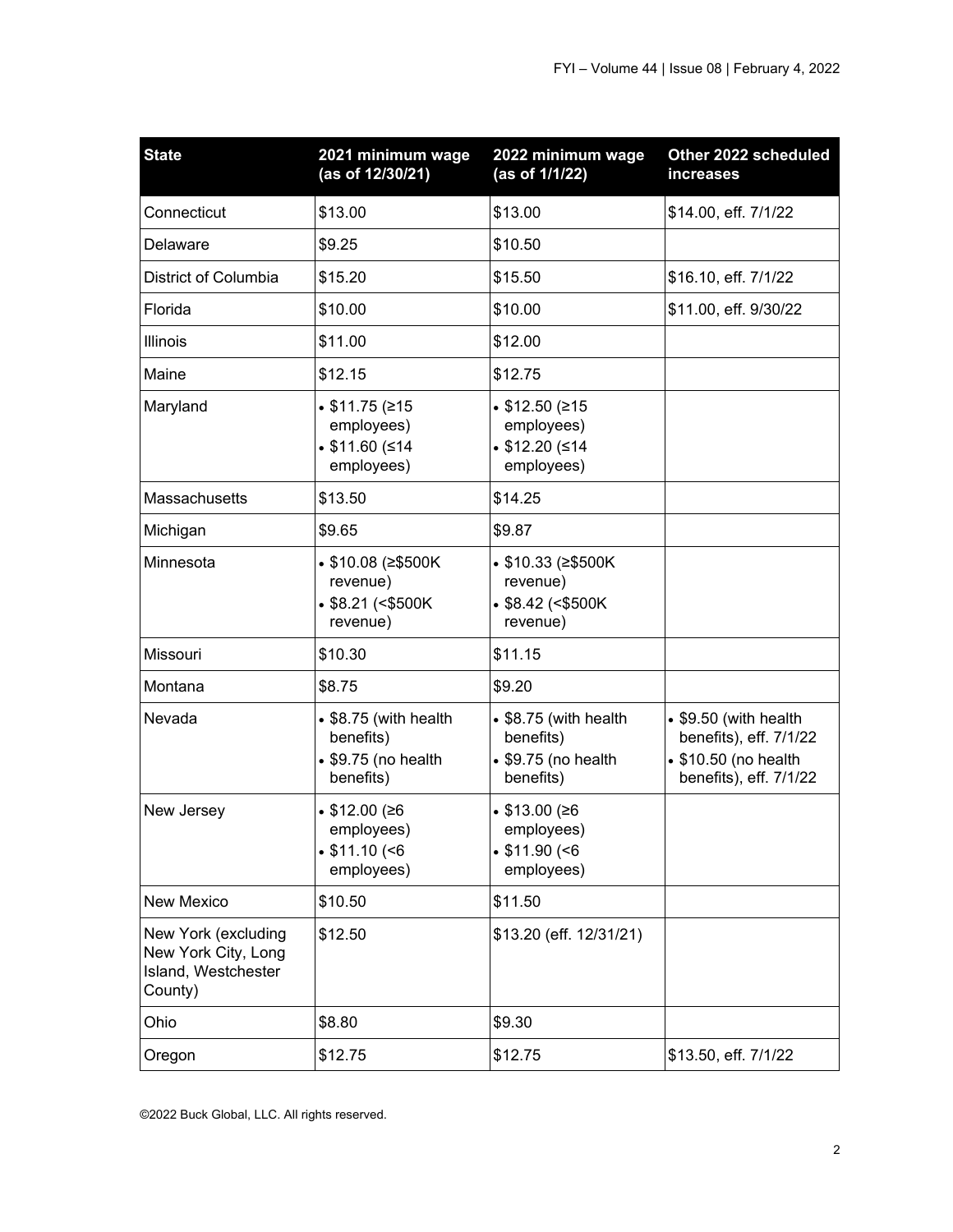| <b>State</b> | 2021 minimum wage<br>(as of 12/30/21) | 2022 minimum wage<br>(as of 1/1/22) | Other 2022 scheduled<br>increases |
|--------------|---------------------------------------|-------------------------------------|-----------------------------------|
| Rhode Island | \$11.50                               | \$12.25                             |                                   |
| South Dakota | \$9.45                                | \$9.95                              |                                   |
| Vermont      | \$11.75                               | \$12.55                             |                                   |
| Virginia     | \$9.50                                | \$11.00                             |                                   |
| Washington   | \$13.69                               | \$14.49                             |                                   |

## Local minimum wage rates rise

In addition to state minimum wage hikes, a number of major cities and counties increased their wage rates on January 1 or scheduled increases for later in 2022. Select localities are listed below.

| <b>Municipality or</b><br>county (by state) | 2021 minimum wage<br>(as of 12/30/21)                        | 2022 minimum wage<br>(as of 1/1/22)                                      | Other 2022 scheduled<br>increases and effective dates |
|---------------------------------------------|--------------------------------------------------------------|--------------------------------------------------------------------------|-------------------------------------------------------|
| <b>Arizona</b><br>Flagstaff                 | \$15.00                                                      | \$15.50                                                                  |                                                       |
| <b>California</b><br>Alameda                | \$15.00                                                      | \$15.75                                                                  |                                                       |
| <b>Belmont</b>                              | \$15.90                                                      | \$16.20                                                                  |                                                       |
| Berkeley                                    | \$16.32                                                      | \$16.32                                                                  | \$16.32 plus CPI adjustment,<br>eff. 7/1/22           |
| <b>Burlingame</b>                           | \$15.00                                                      | \$15.60                                                                  |                                                       |
| Cupertino                                   | \$15.65                                                      | \$16.40                                                                  |                                                       |
| Daly City                                   | \$15.00                                                      | \$15.53                                                                  |                                                       |
| East Palo Alto                              | \$15.00                                                      | \$15.60                                                                  |                                                       |
| El Cerrito                                  | \$15.61                                                      | \$16.37                                                                  |                                                       |
| Emeryville                                  | \$17.13                                                      | \$17.13                                                                  | \$17.13 plus CPI adjustment,<br>eff. 7/1/22           |
| Half Moon Bay                               | \$15.00                                                      | \$15.56                                                                  |                                                       |
| Hayward                                     | • $$15.00$ (≥26<br>employees)<br>\$14.00 (\$25<br>employees) | $\cdot$ \$15.56 (≥26<br>employees)<br>$$14.52$ ( $\leq$ 25<br>employees) |                                                       |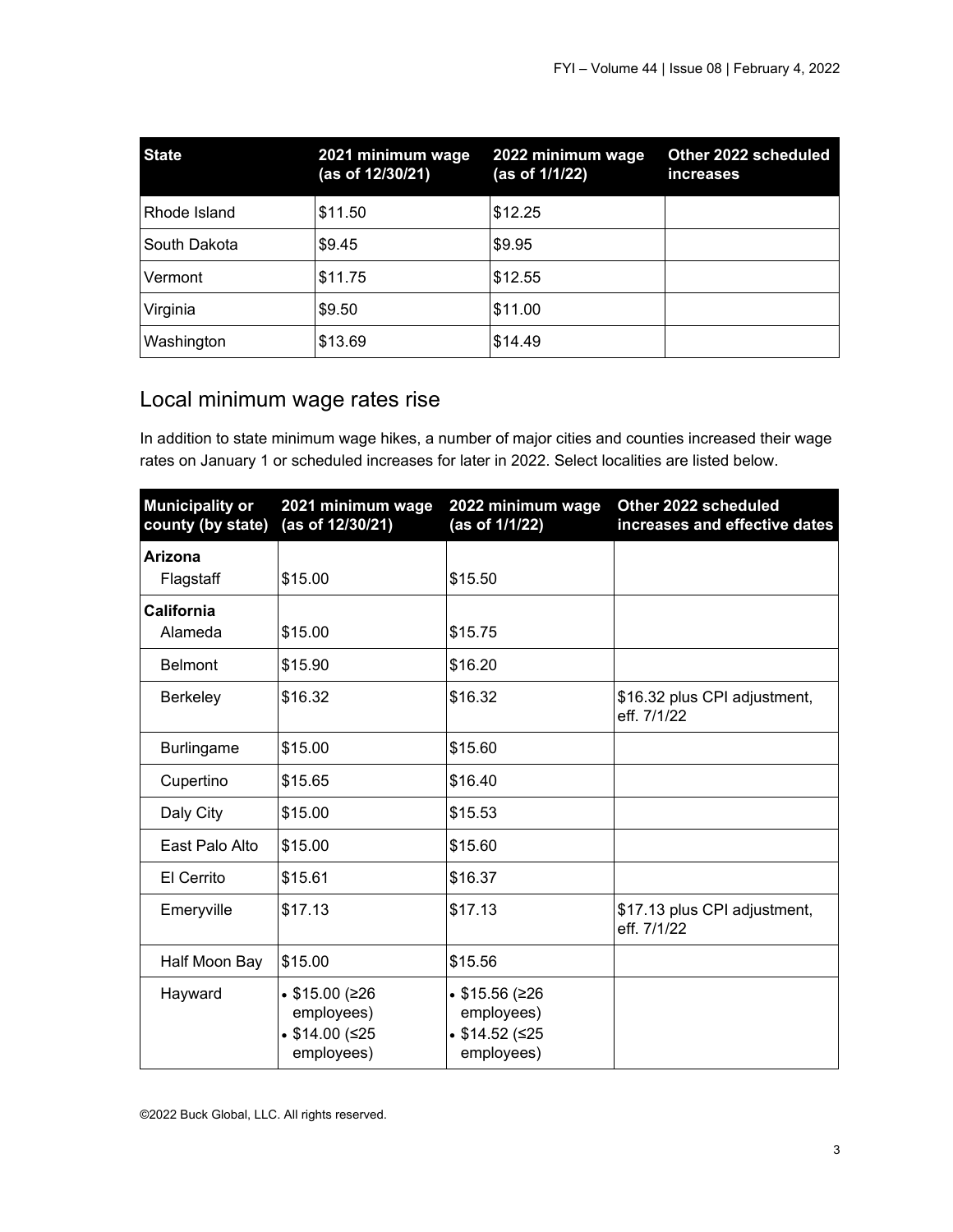| <b>Municipality or</b><br>county (by state) | 2021 minimum wage<br>(as of 12/30/21)                                                           | 2022 minimum wage<br>(as of 1/1/22)                                                                     | Other 2022 scheduled<br>increases and effective dates |
|---------------------------------------------|-------------------------------------------------------------------------------------------------|---------------------------------------------------------------------------------------------------------|-------------------------------------------------------|
| Los Altos                                   | \$15.65                                                                                         | \$16.40                                                                                                 |                                                       |
| Los Angeles                                 | \$15.00                                                                                         | \$15.00                                                                                                 | \$16.04, eff. 7/1/22                                  |
| Los Angeles<br>County<br>(unincorporated)   | \$15.00                                                                                         | \$15.00                                                                                                 | \$15.00 plus CPI adjustment,<br>eff. 7/1/22           |
| Malibu                                      | \$15.00                                                                                         | \$15.00                                                                                                 | \$15.00 plus CPI adjustment,<br>eff. 7/1/22           |
| <b>Menlo Park</b>                           | \$15.25                                                                                         | \$15.75                                                                                                 |                                                       |
| Milpitas                                    | \$15.65                                                                                         | \$15.65                                                                                                 | \$15.65 plus CPI adjustment,<br>eff. 7/1/22           |
| <b>Mountain View</b>                        | \$16.30                                                                                         | \$17.10                                                                                                 |                                                       |
| Oakland                                     | \$14.36                                                                                         | \$15.06                                                                                                 |                                                       |
| Novato                                      | • $$15.24$ (≥100<br>employees)<br>• \$15.00 (26-99<br>employees)<br>\$14.00 (\$25<br>employees) | • $$15.77$ (≥100<br>employees)<br>$$15.53(26-99)$<br>employees)<br>$$15.00$ ( $\leq 25$ )<br>employees) |                                                       |
| Palo Alto                                   | \$15.65                                                                                         | \$16.45                                                                                                 |                                                       |
| Petaluma                                    | \$15.20 (≥26<br>employees)                                                                      | $$15.85$ ( $\geq 26$<br>employees)                                                                      |                                                       |
| Redwood City                                | \$15.62                                                                                         | \$16.20                                                                                                 |                                                       |
| Richmond                                    | \$15.21                                                                                         | \$15.54                                                                                                 |                                                       |
| San Carlos                                  | \$15.24                                                                                         | \$15.77                                                                                                 |                                                       |
| San Diego                                   | \$14.00                                                                                         | \$15.00                                                                                                 |                                                       |
| San Francisco                               | \$16.32                                                                                         | \$16.32                                                                                                 | \$16.32 plus CPI adjustment,<br>eff. 7/1/22           |
| San Jose                                    | \$15.45                                                                                         | \$16.20                                                                                                 |                                                       |
| San Mateo                                   | \$15.62                                                                                         | \$16.20                                                                                                 |                                                       |
| Santa Clara                                 | \$15.65                                                                                         | \$16.40                                                                                                 |                                                       |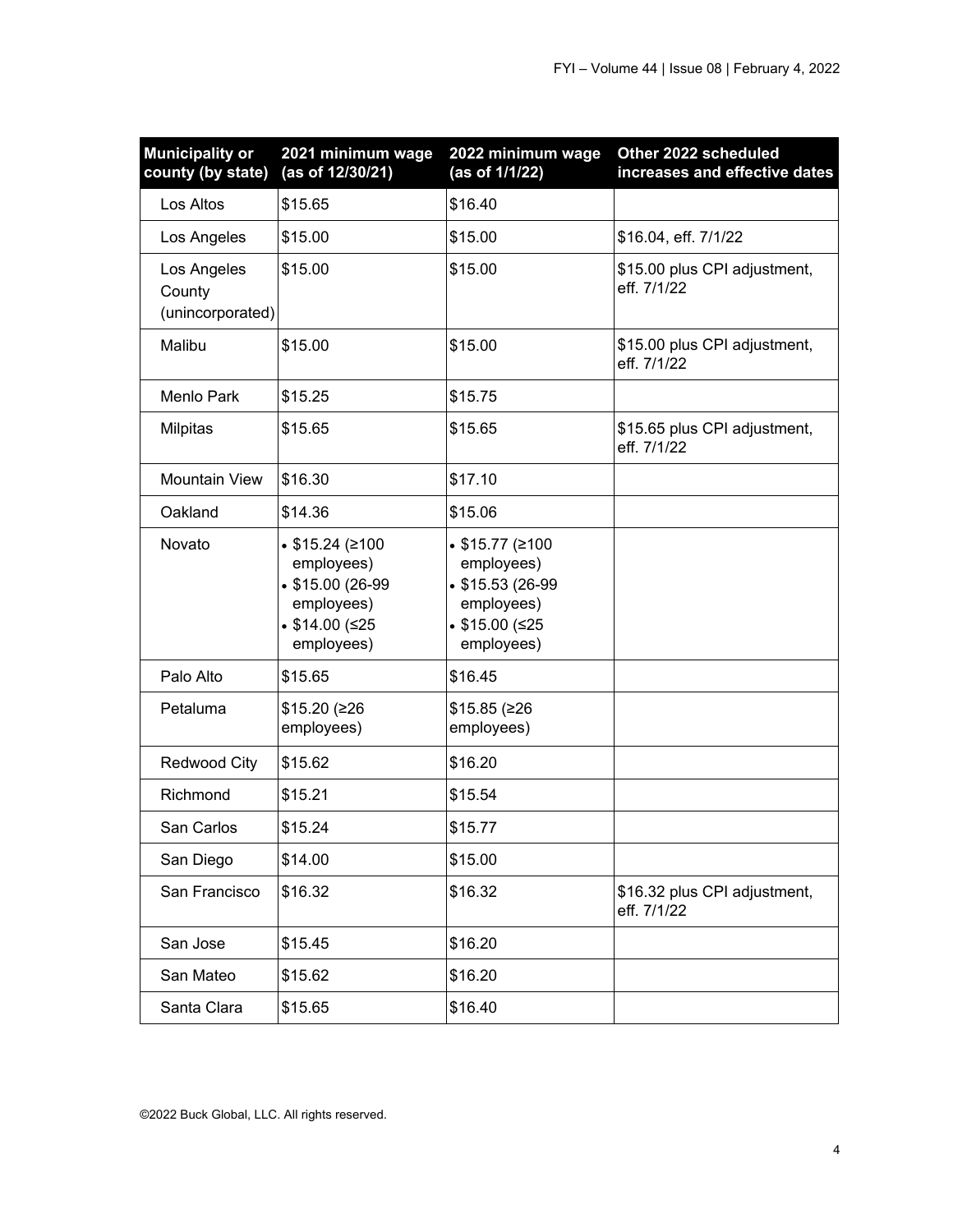| <b>Municipality or</b><br>county (by state)         | 2021 minimum wage<br>(as of 12/30/21)                                                                         | 2022 minimum wage<br>(as of 1/1/22)                                                                | Other 2022 scheduled<br>increases and effective dates                   |
|-----------------------------------------------------|---------------------------------------------------------------------------------------------------------------|----------------------------------------------------------------------------------------------------|-------------------------------------------------------------------------|
| Santa Monica                                        | \$15.00                                                                                                       | \$15.00                                                                                            | \$15.00 plus CPI adjustment,<br>eff. 7/1/22                             |
| Santa Rosa                                          | \$15.20                                                                                                       | \$15.85                                                                                            |                                                                         |
| Sonoma                                              | • $$15.00$ (≥26<br>employees)<br>\$14.00 (\$25<br>employees)                                                  | • $$16.00$ (≥26<br>employees)<br>\$15.00 (\$25<br>employees)                                       |                                                                         |
| South San<br>Francisco                              | \$15.25                                                                                                       | \$15.80                                                                                            |                                                                         |
| Sunnyvale                                           | \$16.30                                                                                                       | \$17.10                                                                                            |                                                                         |
| Colorado<br>Denver                                  | \$14.77                                                                                                       | \$15.87                                                                                            |                                                                         |
| <b>Illinois</b><br>Chicago                          | • $$15.00$ (≥21<br>employees)<br>$$14.00(4-20)$<br>employees)                                                 | • $$15.00$ (≥21<br>employees)<br>$$14.00(4-20)$<br>employees)                                      | • \$15.00 plus CPI adjustment,<br>eff. 7/1/22<br>• \$14.50, eff. 7/1/22 |
| Maryland<br>Montgomery<br>County                    | $$15.00$ ( $\geq 51$ )<br>employees)<br>$\bullet$ \$14.00 (11-50<br>employees)<br>\$13.50 (\$10<br>employees) | \$15.00 (\$51<br>employees)<br>$$14.00(11-50)$<br>employees)<br>$$13.50$ ( $\leq 10$<br>employees) | • \$14.50, eff. 7/1/22<br>• \$14.00, eff. 7/1/22                        |
| <b>Minnesota</b><br>Minneapolis                     | • $$14.25$ (≥100<br>employees)<br>$$12.50$ ( $\leq$ 99<br>employees)                                          | • $$14.25$ (≥100<br>employees)<br>$$12.50$ ( $\leq$ 99<br>employees)                               | • \$15.00, eff. 7/1/22<br>• \$13.50, eff. 7/1/22                        |
| <b>New Mexico</b><br>Albuquerque                    | • \$10.50 (no health<br>benefits)<br>• \$9.50 (with health<br>benefits)                                       | • \$11.50 (no health<br>benefits)<br>• \$10.50 (with health<br>benefits)                           |                                                                         |
| Las Cruces                                          | \$10.50                                                                                                       | \$11.50                                                                                            |                                                                         |
| <b>New York</b><br>New York City                    | \$15.00                                                                                                       | \$15.00                                                                                            |                                                                         |
| Nassau, Suffolk, \$14.00<br>Westchester<br>Counties |                                                                                                               | \$15.00 (eff. 12/31/21)                                                                            |                                                                         |